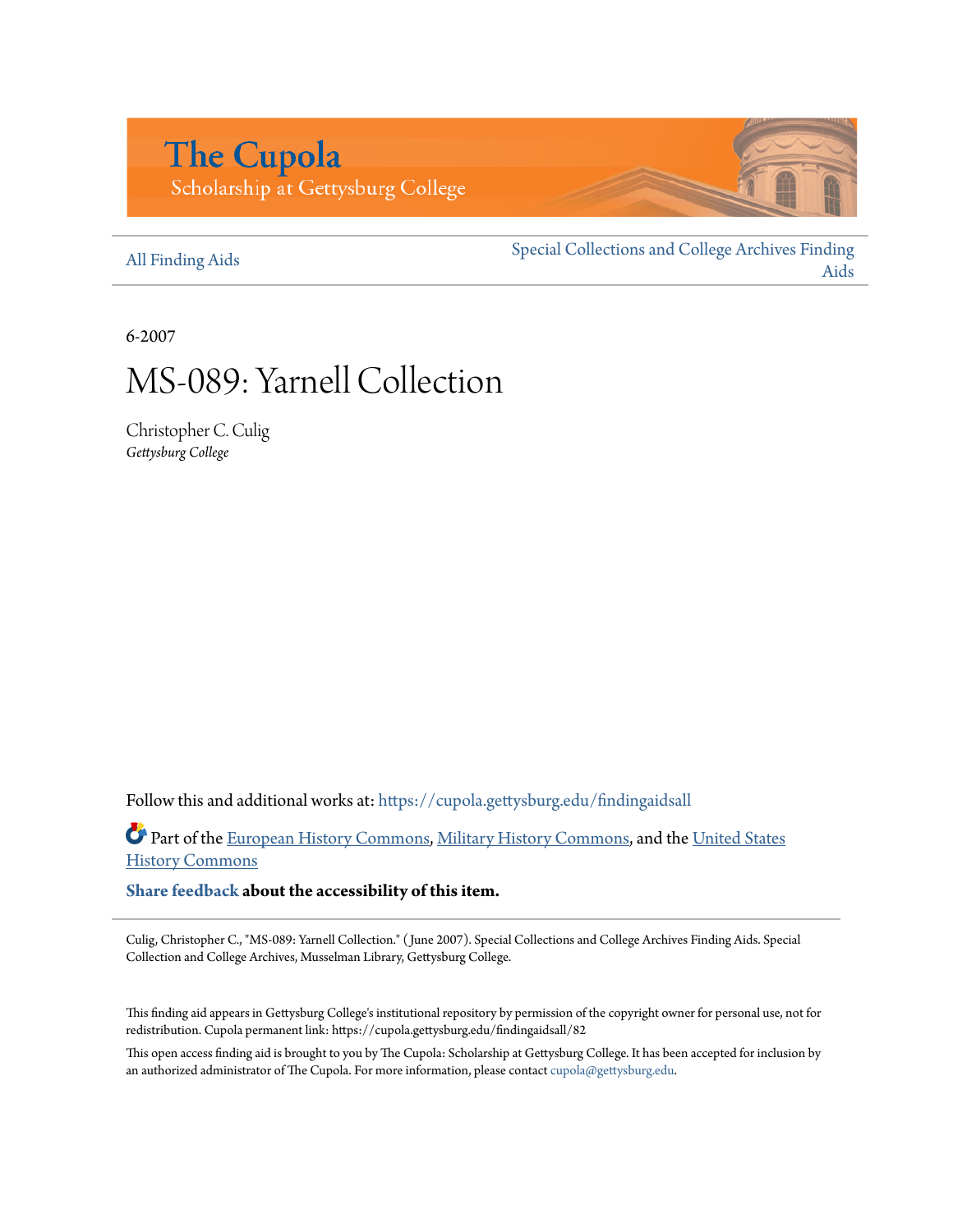# MS-089: Yarnell Collection

#### **Description**

The Yarnell Collection consists of correspondence received by Orpha Yarnell during World War II from both of her sons, Clyde and Glenn. Clyde served with the 493rd Quartermaster Depot, and the letter from overseas, his training at Camp Harahan, and his stay in Camp Stoneman. Glenn served with the 186th Engineer Combat Battalion, originating from Fort Jackson, Camp Forrest, and New Guinea.

#### **Keywords**

World War II, WWII, 493rd Quartermaster Depot, 186th Engineer Combat Battalion, Fort Jackson, Camp Stoneman

#### **Disciplines**

European History | History | Military History | United States History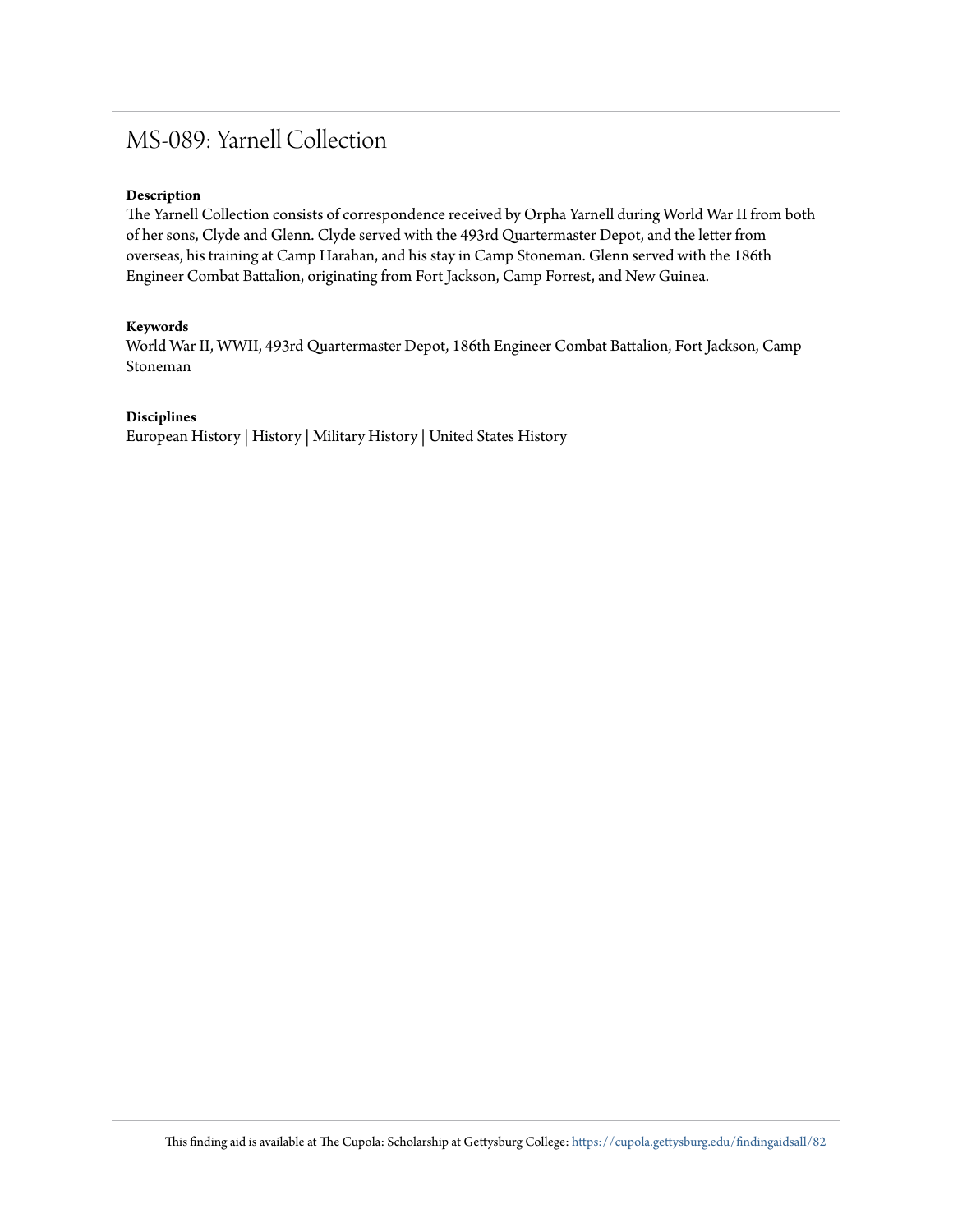

# **Guide to the Yarnell Collection**

**\_\_\_\_\_\_\_\_\_\_\_\_\_\_\_\_\_\_\_\_\_\_\_\_\_\_\_\_\_\_\_\_\_\_\_\_\_\_\_\_\_\_\_\_\_\_\_\_\_\_\_\_\_\_\_\_\_\_\_\_\_\_\_\_\_\_\_\_\_\_\_\_** 



# **Gettysburg College, Musselman Library Special Collections & College Archives**

**Processed by Christopher Culig June 2007** 

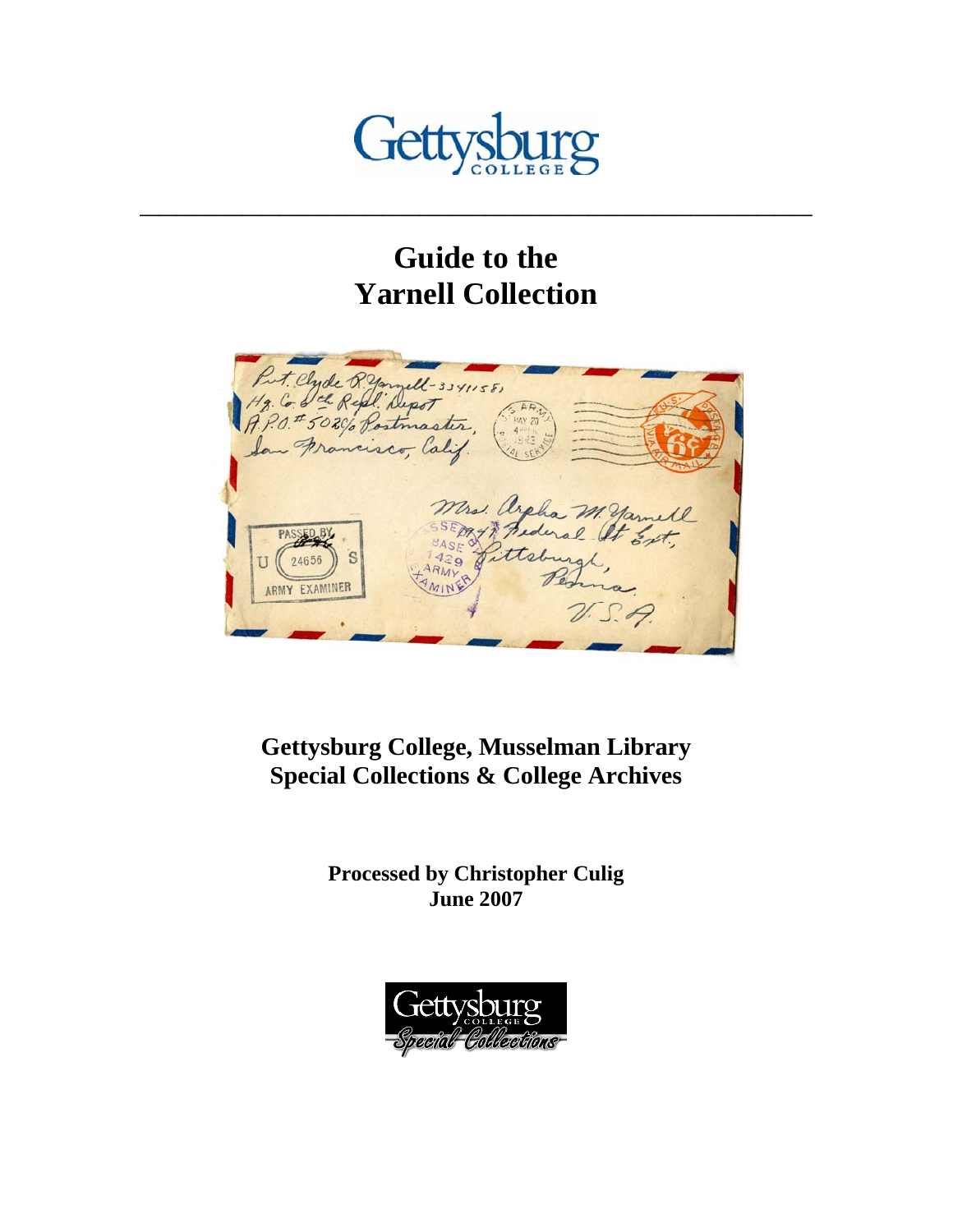# **MS – 089: Yarnell Collection**

*Processed by Christopher Culig*, *2007 June 2007* 

#### **Provenance:**

Purchased from Charles Apfelbaum Rare Manuscripts & Archives, 2000

#### **Biography:**

Clyde and Glenn Yarnell were two brothers from Western Pennsylvania who each served in the Pacific theater of World War II. Clyde, the elder brother, enlisted on November 28, 1942. He was trained at Camp Harahan in New Orleans and was transferred to Camp Stoneman in Pittsburg, California before going over seas with the 493<sup>rd</sup> Quartermaster Depot. He spent most, if not all, of his time overseas on New Caledonia, an island in the Southwest Pacific. Glenn Yarnell, the younger brother, was a private in Company B, 186th Engineer Combat Battalion. He went through basic training at Fort Jackson in South Carolina. He then went to Camp Forrest in Tennessee for mine training. After mine training, he returned to Fort Jackson before being shipped out to the Pacific on the SS Sea Scamp. His battalion arrived at New Guinea on December 15, 1944.

#### **Scope and Content:**

The Yarnell Collection consists of correspondence received by Orpha Yarnell during World War II. The bulk of the collection is correspondence written by her son Clyde Yarnell during his service with the 493<sup>rd</sup> Quartermaster Depot. Most of the letters were written from overseas, although there are letters from his training at Camp Harahan and his stay in Camp Stoneman. Most of the remaining letters are written by Glenn Yarnell to his mother, Orpha. These letters, written during his service with the  $186<sup>th</sup>$  Engineer Combat Battalion, originated from Fort Jackson, Camp Forrest, and New Guinea. The remaining letters are from Orpha's nephew, Clarence Ritenour, and Orpha's "sweetheart" Paul E. Gettemy. Also included in the collection are photographs, two postcards from Clyde to his mother giving his APO address, a card accompanying flowers sent by Clyde to his mother for Mother's Day, and a list of benefits should a soldier go overseas.

#### **Series Description:**

The collection is three boxes divided into four series.

#### **Series I: Letters Home From Clyde Yarnell to his Mother Orpha Yarnell: March 29, 1943 – January 11, 1945 (119 letters, 2 V-mail)**

Clyde's letters home are all mostly about family issues: inquiring about how people are doing at home and his mother's job. He talks very little about his experiences in the Army. This could be at least partly because since he was over-seas, all of his mail passed through a censor. Some of his mail home was censored although usually just a word or line. He does briefly talk about a visit by Eleanor Roosevelt and Bob Hope, who the troops enjoyed more than the First Lady. He also requests for his mom to send him various things such as moccasins, a watch, and the local newspaper.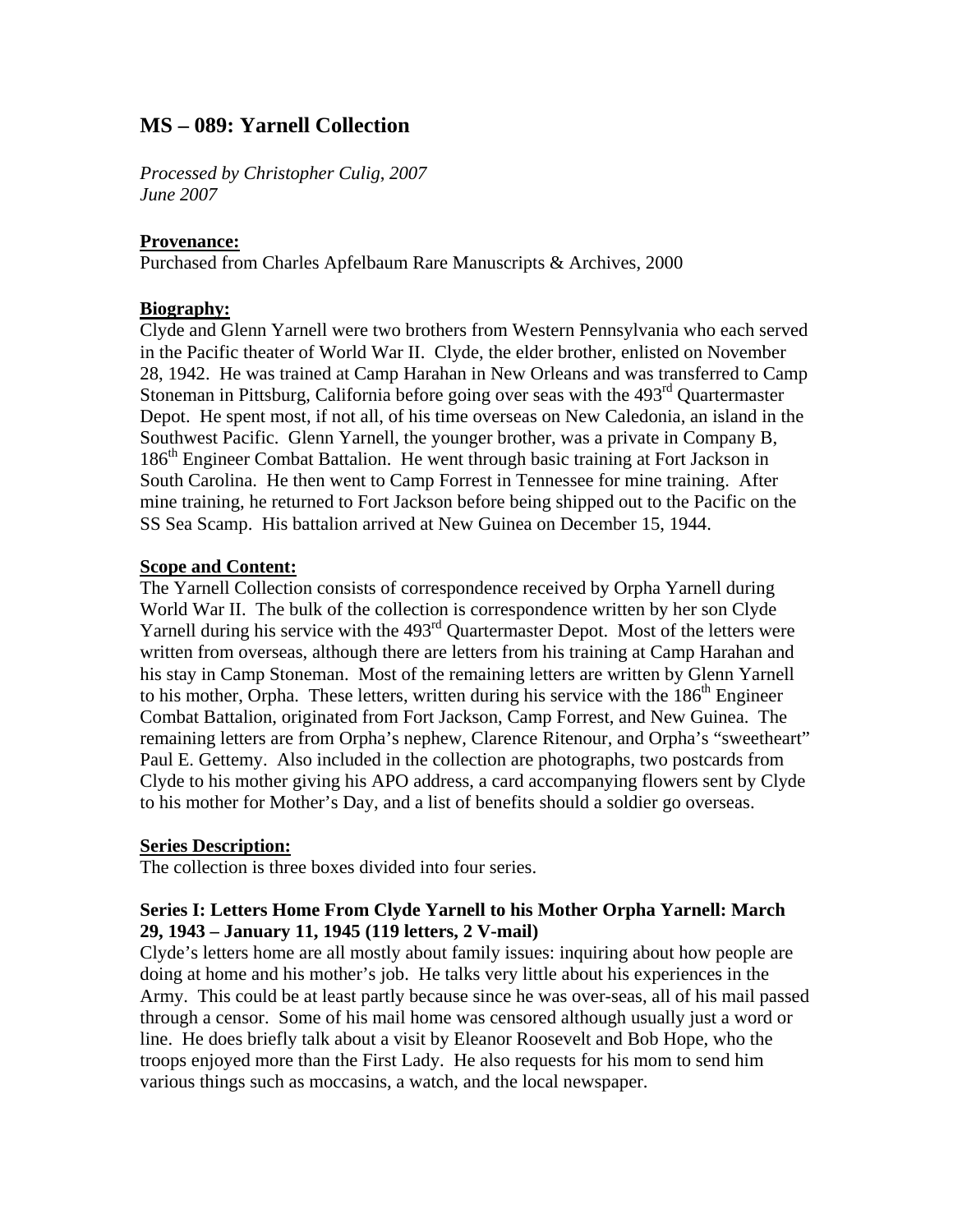### **Series II: Letters home from Glenn Yarnell to his Mother Orpha Yarnell: March 12, 1944 – December 29, 1944 (49 Letters, 1 V-mail)**

Glenn's letters home are much more revelatory about his experiences in Army. He talks about his acquisitions of girlfriends at his numerous posts and an attempt to have a "beer party." Another part of his letters is a description of how he was marked as A.W.O.L and demoted from Private First Class to Private for being off-base without a pass.

#### **Series III: Miscellaneous Letters to Orpha Yarnell: November 5, 1943 – August 10, 1944 (5 Letters)**

The two letters about Clarence G. Ritenour talk about his service on New Caledonia and his thoughts on Glenn's troubles. The three letters from Orpha's "sweetheart" Paul Gettemy are mainly about personal issues and have very little to do with the war.

### **Series IV: Miscellaneous**

The photographs included in the collection are of Clyde from his service. They were mailed to his mother for her to develop. Also included are 2 postcards from Clyde to inform his mother of his APO address, a flower card from Mother's Day, a listing of his benefits, and a picture of a native woman.

### **Box 1**

## *Folder 1-1: Letters home from Clyde Yarnell to his Mother Orpha Yarnell: March 31, 1943 – April 21, 1943*

- March 29, 1943 Camp Harahan, Louisiana
- March 31, 1943 [Postmark: New Orleans]
- April 6, 1943 [Postmark: Camp Stoneman, California]
- April 7, 1943 Camp Stoneman, California
- April 8, 1943 [Postmark: Camp Stoneman, California]
- April 9, 1943 [Postmark: Camp Stoneman, California]
- April 12, 1943 Camp Stoneman, California
- April 13, 1943 [Postmark: Camp Stoneman, California]
- April 14, 1943 Camp Stoneman, California
- April 16, 1943 Camp Stoneman, California
- April 17, 1943 [Postmark: Camp Stoneman, California] Includes picture of Jean
- April 20, 1943 [Postmark: Camp Stoneman, California]
- April 21, 1943 Camp Stoneman, California

### *Folder 1-2: Letters home from Clyde Yarnell to his Mother Orpha Yarnell: May 15, 1943 – June 29, 1943*

- May 15, 1943 [Southwest Pacific Island]
- May 20, 1943
- May 21, 1943
- May 22, 1943
- May 25, 1943
- May 27, 1943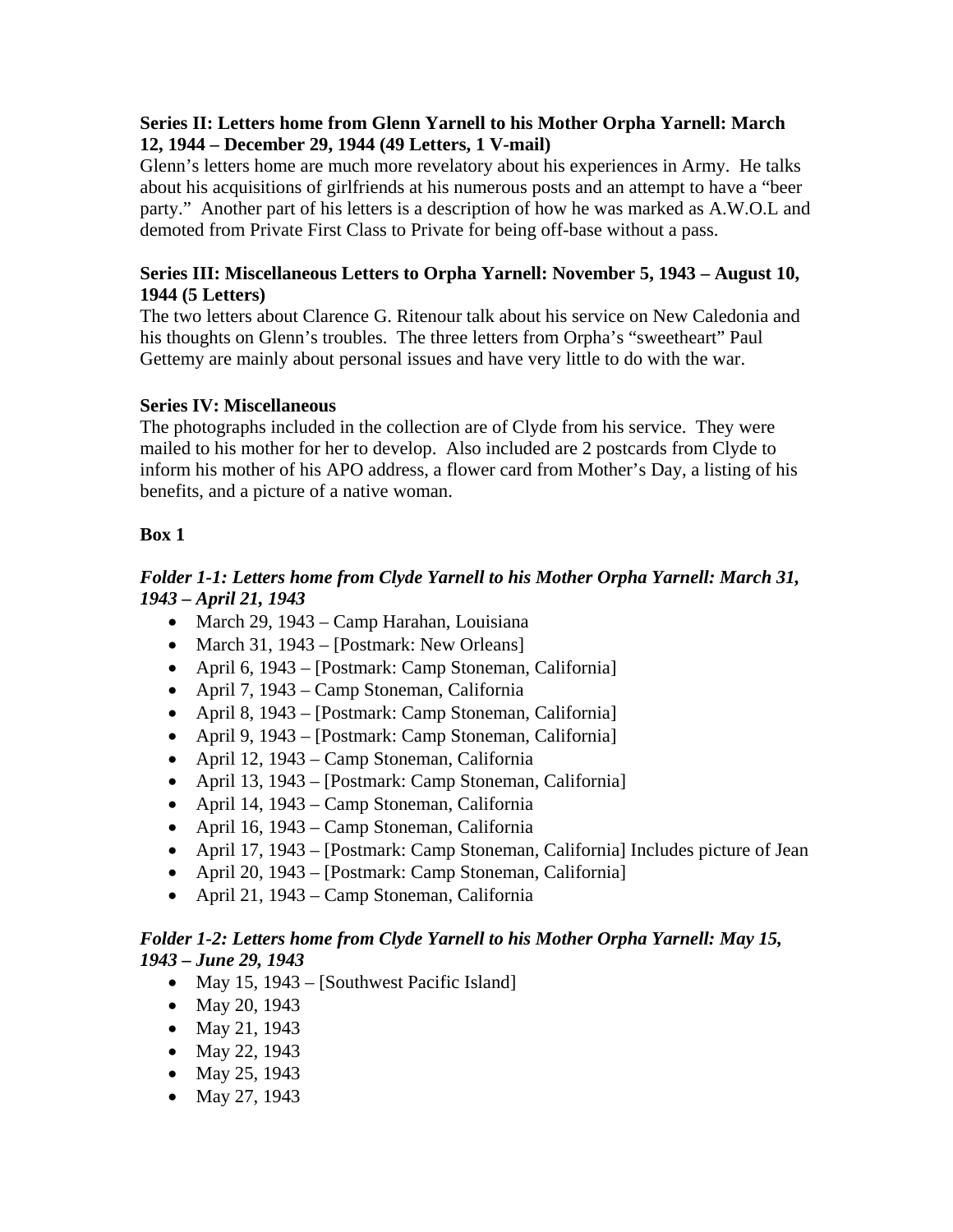- May 28, 1943
- May 30, 1943
- May 31, 1943
- June 3, 1943
- June 6, 1943
- June 8,  $1943 V$ -mail
- June 13, 1943
- June 20, 1943 (2 Letters)
- June 22, 1943
- June 25, 1943
- June 28, 1943
- June 29,  $1943 V$ -Mail

### *Folder 1-3: Letters home from Clyde Yarnell to his Mother Orpha Yarnell: July 1, 1943 – July 28, 1943*

- July 1, 1943
- July 2, 1943
- July 7, 1943
- July 9, 1943
- July 16, 1943
- July 20, 1943
- July 23, 1943
- July 24, 1943
- July 28, 1943

### *Folder 1-4: Letters home from Clyde Yarnell to his Mother Orpha Yarnell: August 1, 1943 – September 29, 1943*

- August 1, 1943
- August 3, 1943
- August 8, 1943
- August 14, 1943
- August 19, 1943
- August 22, 1943
- August 29, 1943: Brief mention of visit by Eleanor Roosevelt
- August 31, 1943
- September 5, 1943
- September 15, 1943
- September 20, 1943
- September 23, 1943
- September 27, 1943
- September 29, 1943

### *Folder 1-5: Letters home from Clyde Yarnell to his Mother Orpha Yarnell: October 5, 1943 – December 29, 1943*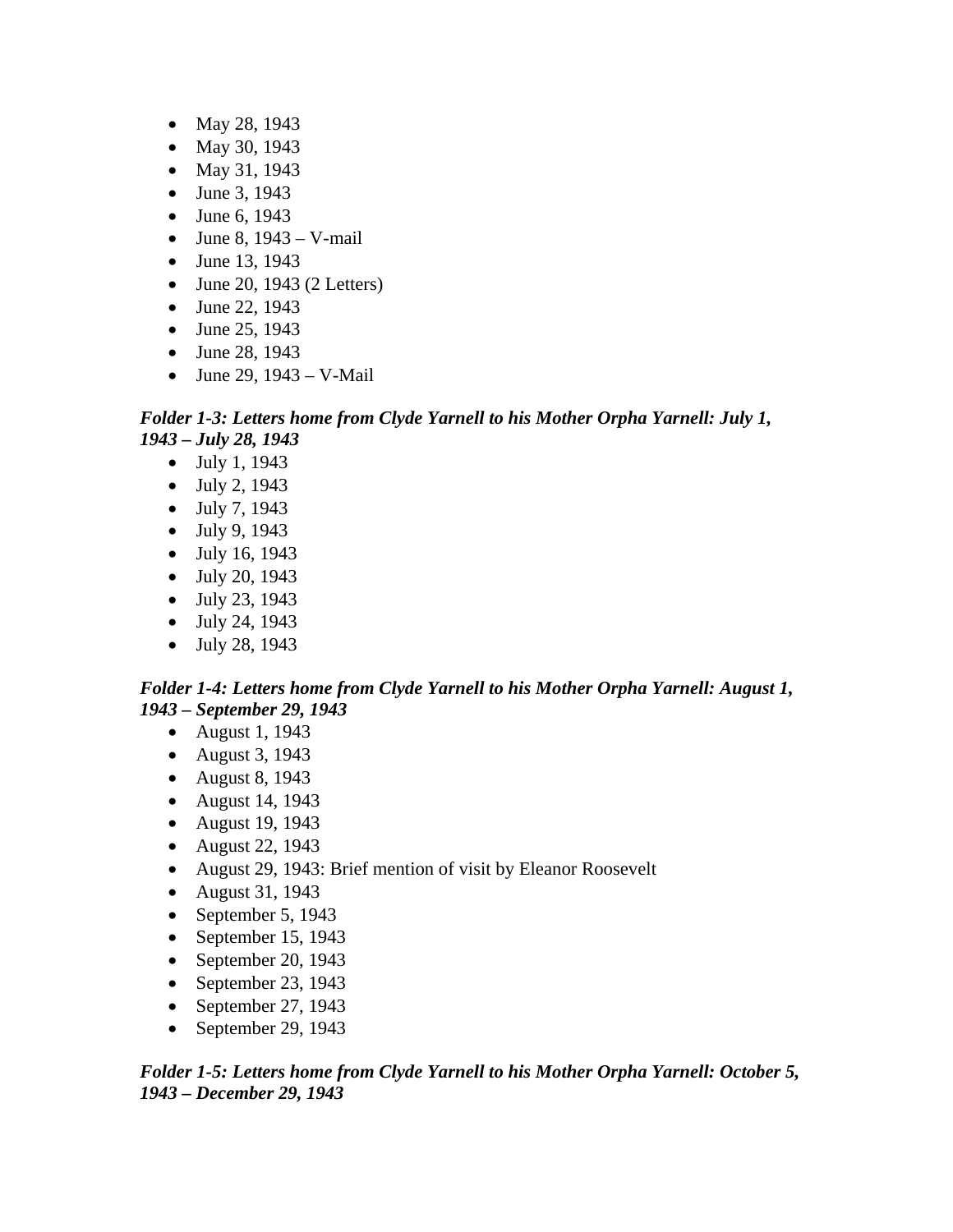- October 5, 1943
- October 7, 1943
- October 9, 1943 South Pacific
- October 17, 1943 South Pacific
- October 21, 1943 South Pacific
- October 31, 1943 South Pacific
- November 5, 1943 South Pacific
- November 9, 1943 South Pacific
- November 20, 1943 South Pacific
- November 28, 1943 Same Place
- December 4, 1943 Same Place
- December 7, 1943 Same Place
- December 18, 1943 Same Place: Typewritten letter
- December 27, 1943 Same Place
- December 29, 1943 Same Place

### **Box 2**

# *Folder 2-1: Letters home from Clyde Yarnell to his Mother Orpha Yarnell: January 7, 1944 – March 27, 1944*

- January 7, 1944 New Caledonia
- January 15, 1944 New Caledonia
- January 23, 1944 New Caledonia: Partially Censured
- January 27, 1944 New Caledonia
- January 31, 1944 New Caledonia
- February 3, 1944 New Caledonia
- February 6, 1944 New Caledonia
- February 16, 1944 New Caledonia
- February 20, 1944 New Caledonia
- March 2, 1944 New Caledonia
- March 6, 1944 New Caledonia
- March 16, 1944 New Caledonia
- March 23, 1944 New Caledonia
- March 27, 1944 New Caledonia

# *Folder 2-2: Letters home from Clyde Yarnell to his Mother Orpha Yarnell: April 7, 1944 – June 25, 1944*

- April 7, 1944 New Caledonia
- April 13, 1944 New Caledonia
- April 17, 1944 New Caledonia
- April 27, 1944 New Caledonia
- May 4,  $1944$  New Caledonia
- May 18, 1944 New Caledonia
- May 23, 1944 New Caledonia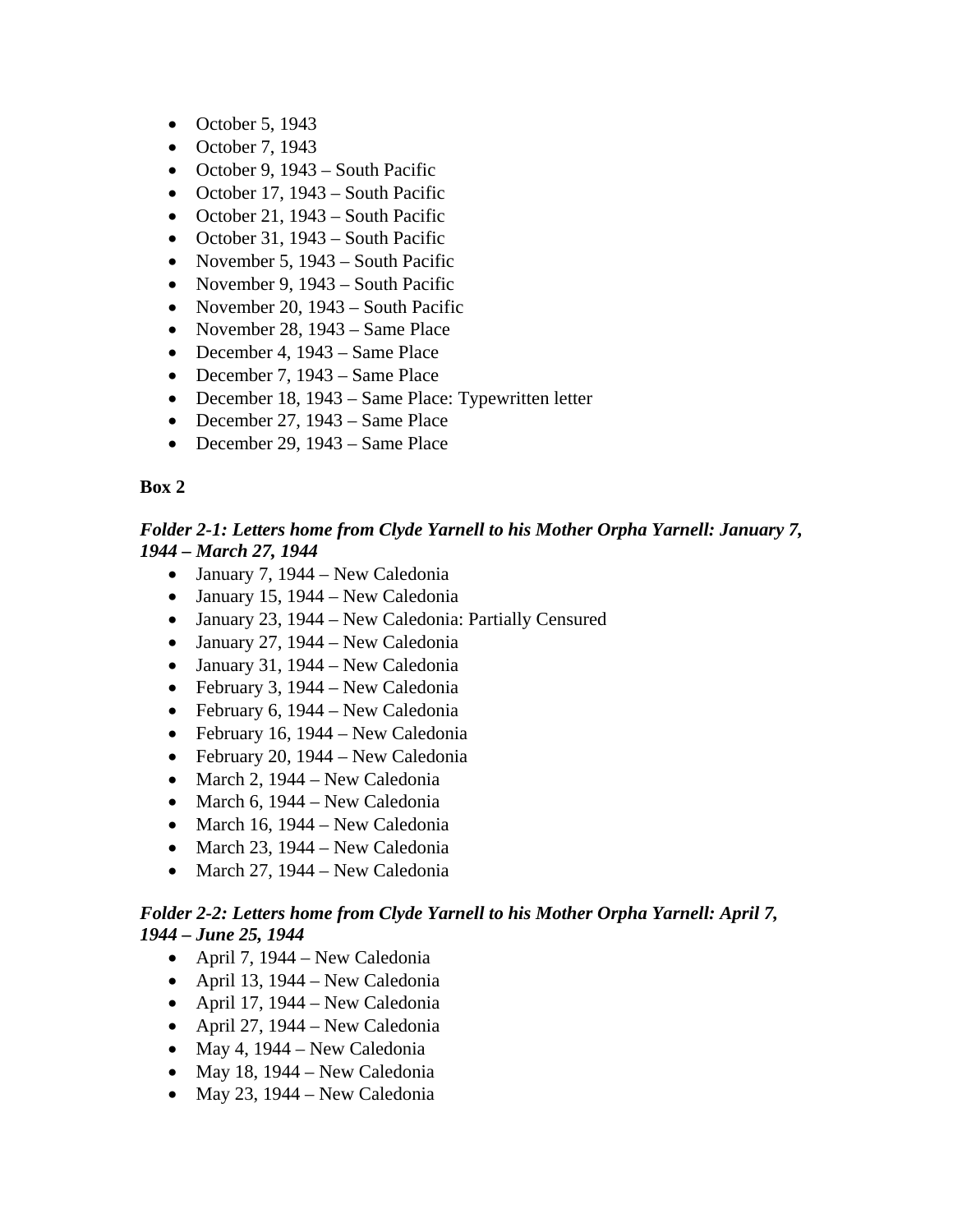- June 1,  $1944 New Caledonia$
- June 8,  $1944 New Caledonia$
- June 13, 1944 New Caledonia
- June 21, 1944 New Caledonia
- June 25, 1944 New Caledonia

# *Folder 2-3: Letters home from Clyde Yarnell to his Mother Orpha Yarnell: July 3, 1944 – September 22, 1944*

- July 3,  $1944 New Caledonia$
- July 10,  $1944 New$  Caledonia
- July 15, 1944 New Caledonia
- July 19, 1944 New Caledonia
- July 25, 1944 New Caledonia
- July 29, 1944 New Caledonia
- August 5, 1944 New Caledonia
- August 7, 1944 New Caledonia
- August 15, 1944 New Caledonia: Visit by Bob Hope
- August 21, 1944 New Caledonia: Returned and resent on September 13, 1944
- August 24, 1944 New Caledonia: Returned and resent on September 14, 1944
- August 27, 1944 New Caledonia
- September 6, 1944 New Caledonia
- September 11, 1944 New Caledonia
- September 22, 1944 New Caledonia

## *Folder 2-4: Letters home from Clyde Yarnell to his Mother Orpha Yarnell: October 1, 1944 – January 11, 1945*

- October 1, 1944 New Caledonia
- October 8, 1944 New Caledonia
- October 16, 1944 New Caledonia
- October 27, 1944 New Caledonia
- November 3, 1944 New Caledonia
- November 17, 1944 New Caledonia
- November 20, 1944: Envelope only
- November 22, 1944 New Caledonia
- December 19, 1944 New Caledonia
- January 11, 1945 New Caledonia: Typewritten letter

### **Series II: Letters home from Glenn Yarnell to his Mother Orpha Yarnell: March 12, 1944 – December 29, 1944 (49 Letters, 1 V-mail)**

### **Box 3**

### *Folder 3-1: Letters home from Glenn Yarnell to his Mother Orpha Yarnell: March 13, 1944 – July 10, 1944*

• March 12, 1944 – Fort Jackson, South Carolina: With Three Pictures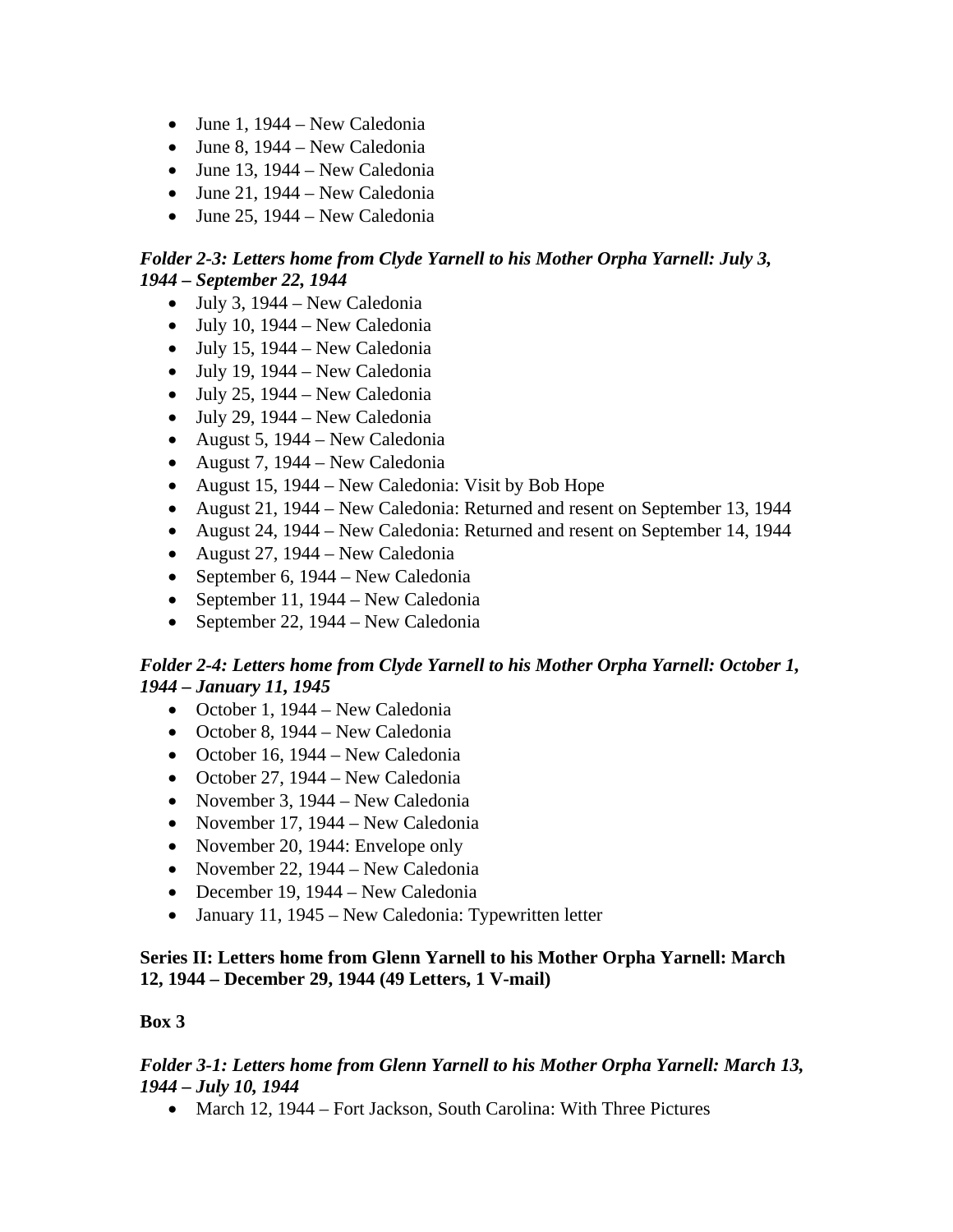- April 30, 1944 [Postmark: Columbia, South Carolina]
- May 5, 1944 [Postmark: Columbia, South Carolina]
- May 6, 1944 Fort Jackson, South Carolina
- May 8, 1944 [Postmark: Columbia, South Carolina]
- May 9, 1944 Fort Jackson, South Carolina
- May 10, 1944 Fort Jackson, South Carolina
- May 17, 1944 Fort Jackson, South Carolina
- May 21, 1944 Fort Jackson, South Carolina
- May 23, 1944 [Postmark: Columbia, South Carolina]
- May 28, 1944 Camp Forrest, Tennessee
- June 1, 1944 Camp Forrest, Tennessee
- June 10, 1944 Camp Forrest, Tennessee
- June 19, 1944 Camp Forrest, Tennessee
- June 20, 1944 Camp Forrest, Tennessee

#### *Folder 3-2: Letters home from Glenn Yarnell to his Mother Orpha Yarnell: July 10, 1944 – July 31, 1944*

- July 9, 1944 Camp Forrest, Tennessee: About being marked A.W.O.L.
- July 11, 1944 Camp Forrest, Tennessee
- July 12, 1944 Camp Forrest, Tennessee
- July 13, 1944 Camp Forrest, Tennessee
- July 15, 1944 Camp Forrest, Tennessee
- July 16, 1944 Camp Forrest, Tennessee
- July 17, 1944 Camp Forrest, Tennessee
- July 19, 1944 Camp Forrest, Tennessee
- July 22, 1944 Camp Forrest, Tennessee
- July 29, 1944 Fort Jackson, South Carolina
- July 30, 1944 Fort Jackson, South Carolina
- July 31, 1944 Fort Jackson, South Carolina

#### *Folder 3-3: Letters home from Glenn Yarnell to his Mother Orpha Yarnell: August 1, 1944 – August 27, 1944*

- August 1, 1944 Fort Jackson, South Carolina
- August 2, 1944 Fort Jackson, South Carolina
- August 11, 1944 Fort Jackson, South Carolina
- August 13, 1944 Fort Jackson, South Carolina
- August 14, 1944 Fort Jackson, South Carolina
- August 15, 1944 Fort Jackson, South Carolina
- August 16, 1944 Fort Jackson, South Carolina
- August 19, 1944 Fort Jackson, South Carolina
- August 21, 1944 Fort Jackson, South Carolina
- August 22, 1944 Fort Jackson, South Carolina
- August 23, 1944 [Postmark: Columbia, South Carolina]
- August 24, 1944 [Postmark: Columbia, South Carolina]